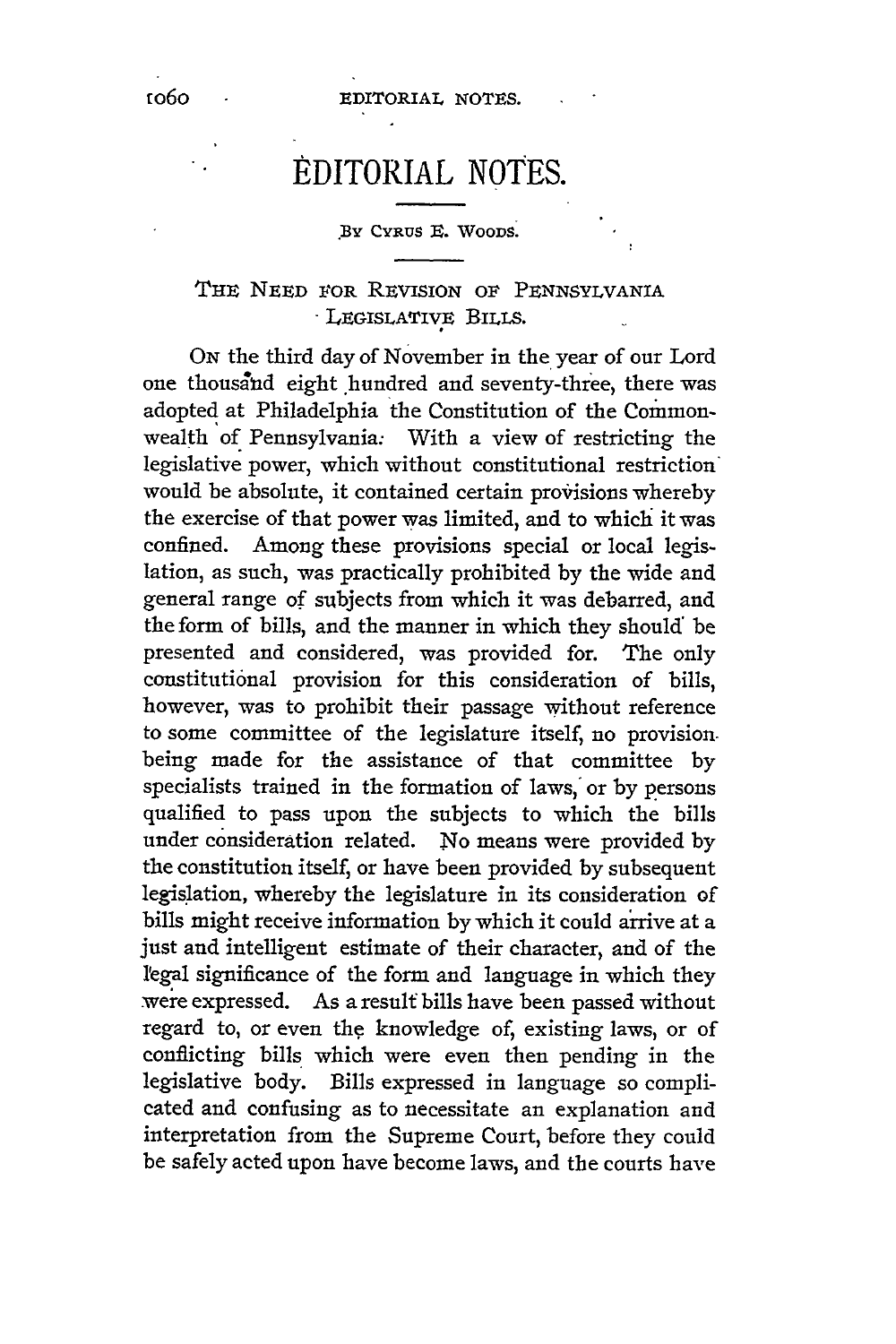been burdened by passing upon the constitutionality of laws, the constitutionality of which should never have come before them at all, if the legislature had been in possession of information regarding them upon which they could have acted intelligently.

Some ten years ago the American Bar Association ended their deliberations upon this subject, **by** passing the following resolution:

*Resolved,* That in view of the growing evil of hasty and ill-considered legislation, and of defective phraseology in the statute law, this Association recommends the adoption **by** the several States, of a permanent system **by** which the important duty of revising and maturing the acts introduced.into the legislatures shall be entrusted to competent officers, either **by** the creation of special commissions or committees of revision, or by devolving the duty upon the Attorney General of the State."

Some of the States have already taken steps in the direction thus suggested. Pennsylvania has not, and the necessity for her action in the matter can well be shown by a reference to two of the bills passed by her last legislature.

The Corporation Act of 29th April, 1874, provided a general scheme for the formation of corporations. The second section contained a list of the purposes for which corporations might be organized. By a later act of 17th April, 1876, this entire section was amended and re-enacted, increasing the number of purposes for which corporations might be formed.. By various later acts passed from time to time the right of incorporation has been extended to .include corporations organized for various other purposes not included in the act of 29th April, 1874, as amended by the act of 17th April, 1876. Most if not all of these amendments have been put in the form of a re-enactment, not of the entire § 2, which contained all of the purposes for which corporations could be organized, but in the form of a re-enactment of the particular sub-section of  $\S$  2, 68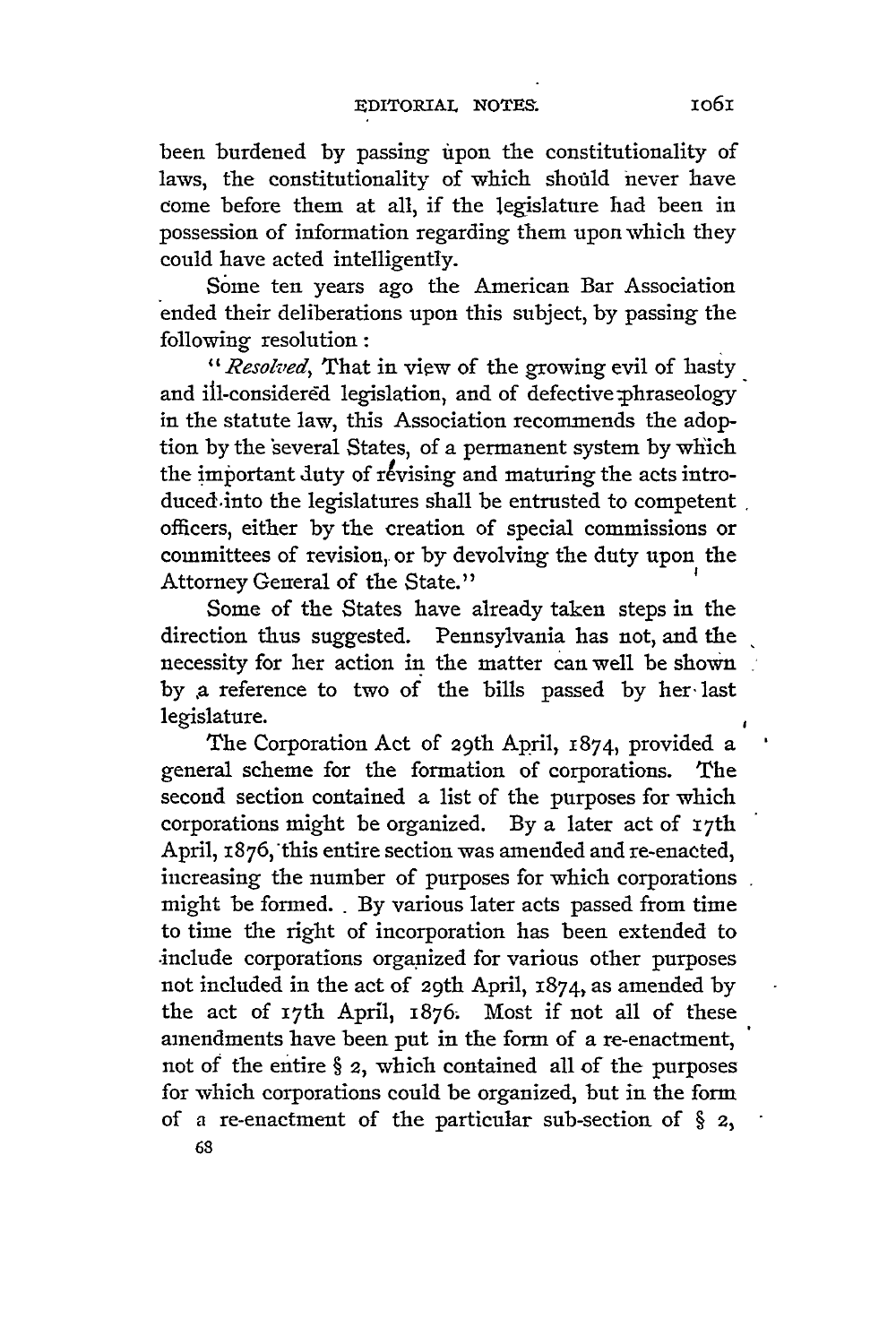in which the new class of corporations would properly belong.

**By** the act of ioth June, 1893, an amendment of the act of April 17th, 1876, was made, by which drainage companies were added to the list of corporations authorized. The draughtsman of the act undertook to make this amendment by a re-enactment of the entire § 2 of the act of 17th April, 1876. In doing so, he forgot to include the amendments subsequent to that act, and re-enacted the section with the single addition of drainage companies, with the result that he has either repealed all the amendments subsequent to the act of 17th April, 1876, or at least raised grave doubts as to whether they are still in operation.

These amendments are of great importance. They are: *First.*-Act of 8th May, 1889, P. L. 136, providing for the incorporation and regulation of electric light, heat and power companies.

*Second.-Act* of i6th May, 1889, P. L. **24i,** authorizing the incorpordtion of companies for the purpose. of the purchasing of copyrights for books, publications and registered trade-marks with the right to issue license for the same and receive pay therefor.

*Third.-Act* of 16th May, 1889, P. L., **226,** authorizing the incorporation of companies for the purpose of the supply, storage or transportation of water and water power for commercial and manufacturing purposes.

*Fourth.-Act* of 3d June, 1893, P. L. 287, authorizing the incorporation of companies for the manufacture and production of silver-ware, plated-ware, jewelry, works of ornament and art, and pictures, and the buying and selling of such articles.

The act of June io, 1893, is so carelessly drawn that the Governor, in affixing his signature to it, says: "I have given my approval to this bill. notwithstanding certain clumsiness and carelessness on the part of the transcribing clerks, **by** which, in the copy presented for my signature, certain paragraphs in the re-enacting clauses have been unnecessarily repeated. In the copy as prepared for my approval, the first seven classes of corporations not for profit,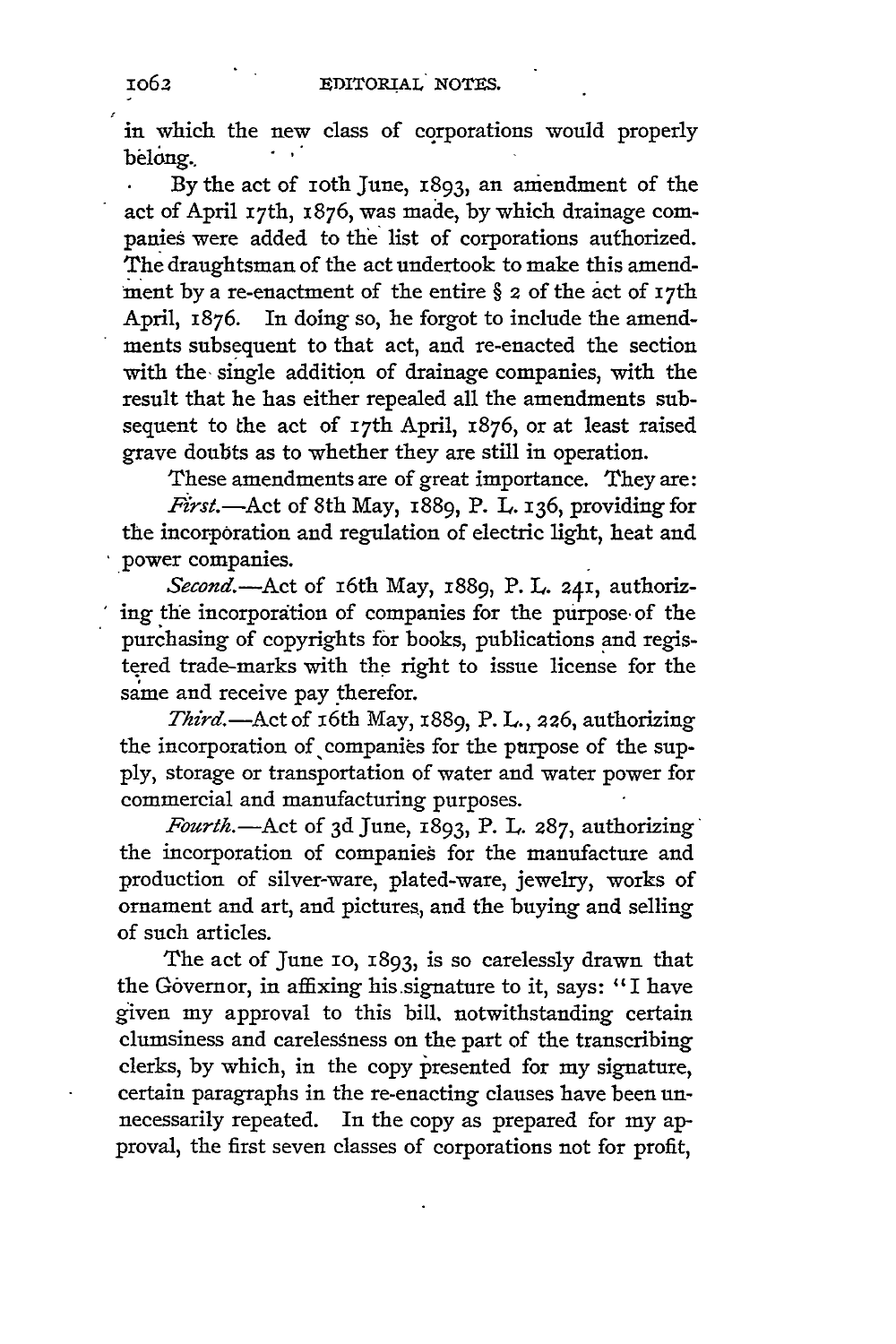and the twenty-fourth, have been written into the bill in addition to such re-enactments as were required. The real purpose of the bill, viz.: To provide for the incorporation of sewer and drainage companies, is one which meets my approval, and I, therefore, have affixed my signature to the bill, notwithstanding the defects to which I call attention, and which can do no greater harm than to disfigure the statute books. None the less, the existence of them reflects on the competency of the transcribing clerks, if not on the strict attention to duty reasonably expected of the committees to compare bills. The condition of this and some other bills submitted to me, with like defects, affords additional ground for condemnation of the usual procedure of. passing bills with undue haste and recklessness during the closing days of the session."

Of course, the Supreme Court may hold the act **of** 10th June, 1893, to be unconstitutional, or that it is simply to be read in place of the act of 17th April, 1876, and to have no effect on the other suppleihents of the act of 1874, but an examination of the act. itself will convince any lawyer  of the difficulties in his path to logically maintain such position. Even if he does accomplish the desired result, it will take months, and possibly years of litigation and confusion and uncertainty, before the question is finally determined.

The legislature seems to have created equal confusion and uncertainty in the Marriage License Act of **93 d** June, 1885. Section **i** of that act provides that from and after October I, 1885, no person within this commonwealth shall be joined in marriage until a license shall have been- obtained for that purpose, and the remaining sections only prescribe the method of obtaining the license thus required, and the manner of registering it. The Act of ist May, 1893, which became immediately operative, amends Section I of the act of  $1885$ , and substitutes therefor a new section, to the effect that on and after October **I,** 1895, no person within this commonwealth shall be joined in marriage until a license shall have been obtained, etc. The act of 1885, as it now stands, would, therefore, seem to indicate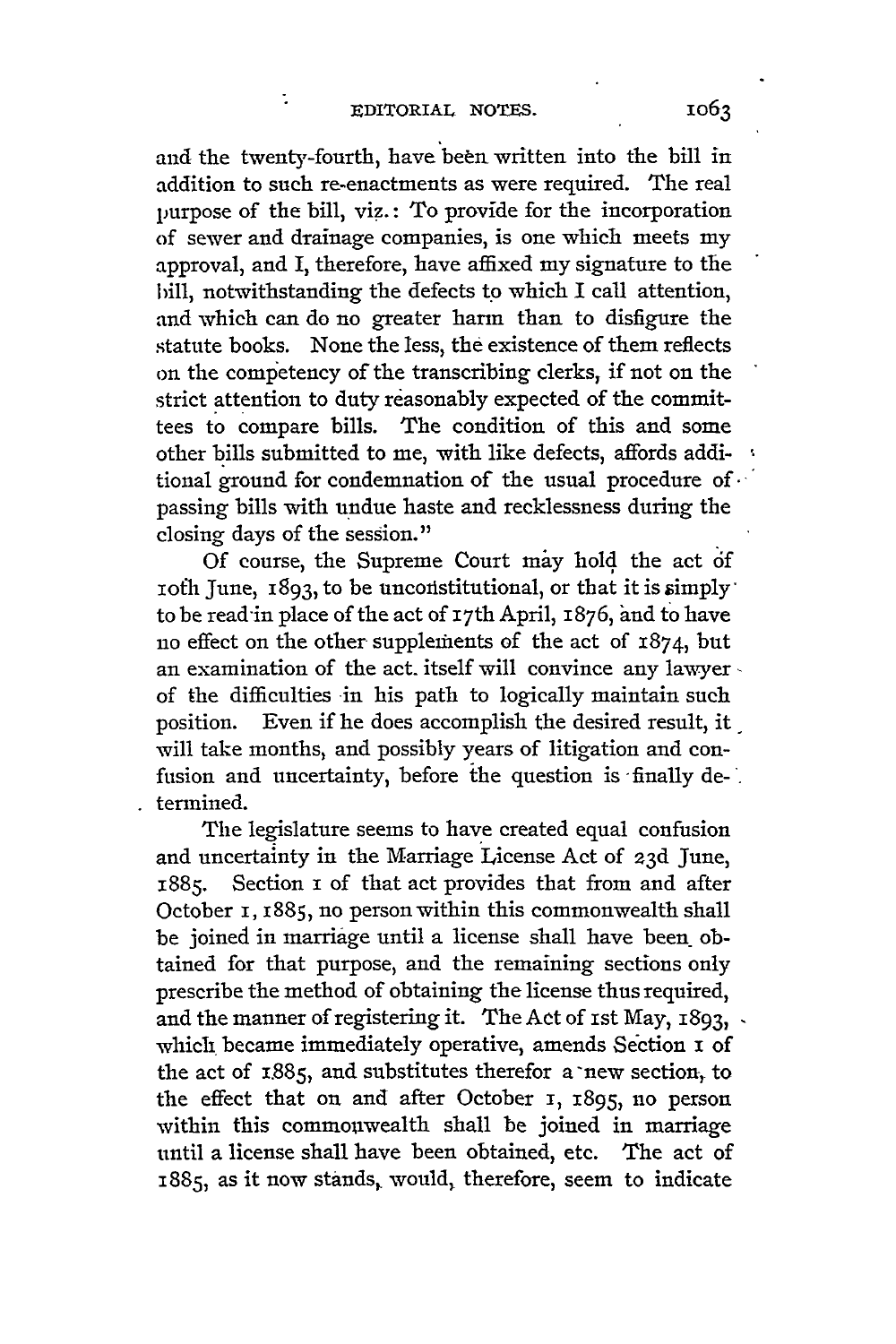that a marriage license should not be required in Pennsylvania from May 1, 1893, until October 1, 1895, or at least to create a very grave doubt as to its requirement.

In view of the legislation enacted **by** the last session -of our legislature, examples of which have been herein given, to say nothing of that enacted at sessions prior thereto, the necessity for Pennsylvania **.to** adopt **a\*** system **by** which the important duty of revising and maturing the acts introduced into the legislature must be evident.

Philadelphia.

'CIVIL LIBERTY **AND A** WRITTEN. **CONSTITUTION.'**

#### III.

*The Reasonableness of that Canon of Constitutional Inter*pretation which would Prohibit a Legislature from Pass*ing* Any *Law Contrary to the Fundamental Prindpbles of Natural Justice, Unless the Law is Shown to be Expressly Authoried by the Constitution.* **<sup>I</sup>**

WE have shown in the EDITORIAL NOTES for October that this canon was one which was adopted **by** CHAsE and STORY, by KENT, WEBSTER and MARSHALL, and practically all the earlier lights of our constitutional law. Yet there remain two things more:

First, *The reasonableness of supposing that the people when they adopht a written constitution, and establish a government, and give to the legislature all legislative )bower, did* not intend to give them any power to transgress "fundamental principles of natural justice."

Second, *The wisdom or reasonableness of giving into the hands of a body of men called judges the right to decide the question whether any barticular law transgresses the "pirinciples of natural jvstice."*

On both these heads we know no better exposition of the negative side of the argument than that contained in

**I** Commenced in the August number, p. 782; continued in the October issue, p. 971. To be concluded by RIcHARD C. MCMURTRIB, LL.D., in the December number.

io64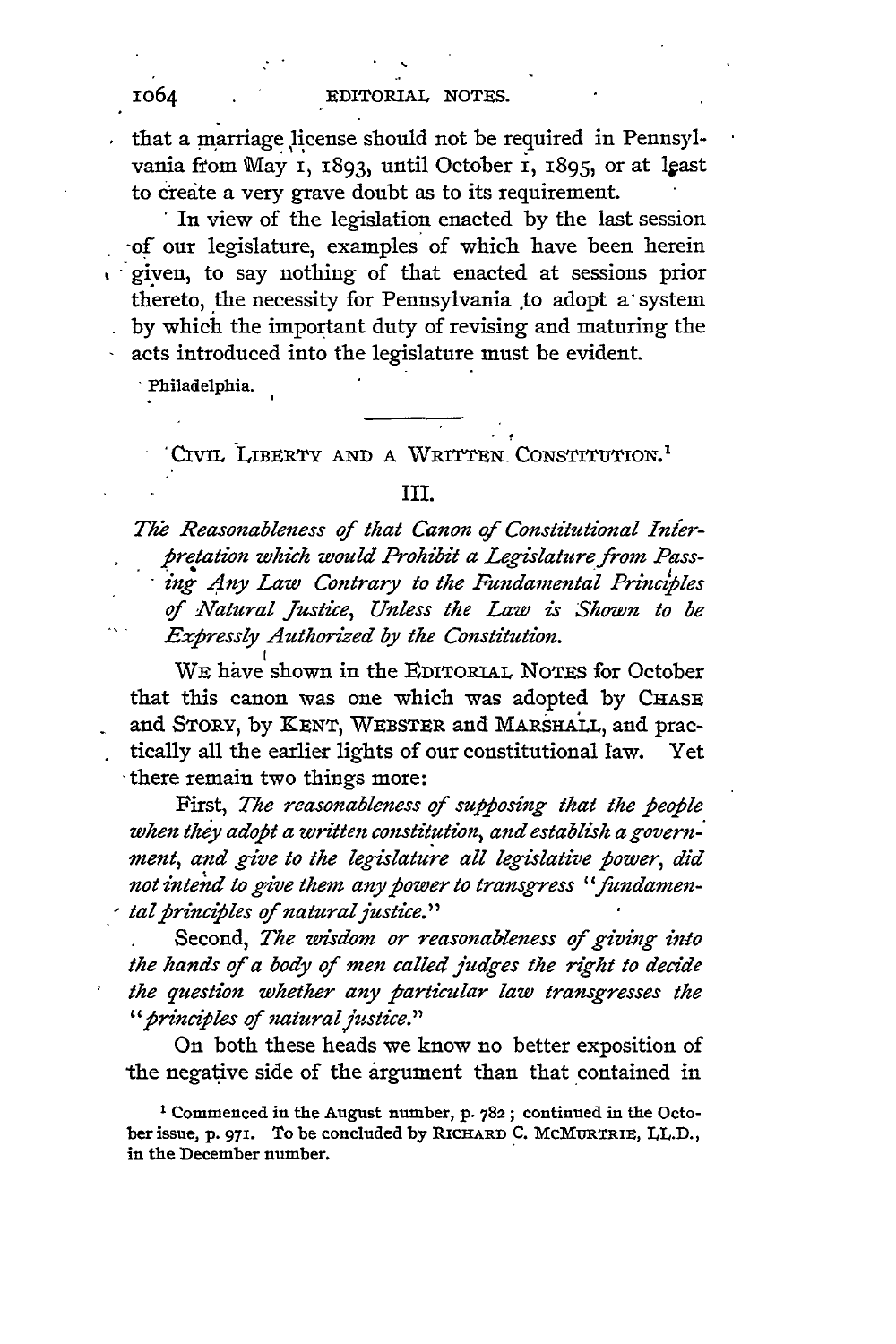the two articles of Mr. MCMURTRIE.<sup>1</sup> His argument on the first point, namely, that those who adopted our constitution intended to confer on their legislature all powers not expressly taken away, can best be put in his own words. He says:<sup>2</sup> "That men, at the time of the adoption of the Federal Constitution, believed in the power of State. legislatures, unless restrained by the constitutions they were framing, Federal or State, to do much mischief, injustice and iniquity, cannot be disputed. Else why do we find them putting a muzzle on the power to murder by act of Assembly; to rob by statute; to convert innocence into crime, and punish it as such by the same  $law?$  The power of the legislature to do these things was believed in when our constitution prohibited attainders and ex post facto laws, and compelled compensation for the taking **bf.** private property for public purp6ses."

The argument is strong. Is it conclusive? Bills of Rights aie now inserted in State constitutions largely out of habit. Habit also has prescribed exactly what shall go into a Bill of Rights. For this reason we know **of** no State. constitution which expressly prohibits in so many words the taking of private property for a private purpose witlh or without compensation, though every citizen on a mo-ment's reflection would admit that this was more important than that private property should not be taken for a public purpose except after compensation.

If these bills of rights are at present inserted from habit, does the existence of bills of rights in the earliest constitutions prove anything concerning what the legislature otherwise had power to do ? When first inserted, a bill of rights was a natural result of ideas concerning the ... dignity of man and human liberty, which then filled all the pamphlets of the time-and the world was full of pamphlets -on, man; and government, and society. When first adopted, they were rather declarations *6f* the nature of

**<sup>1</sup>**The first in the January number of the present year, **32** AmERICAN **LAw** REGISTER **AND REVIEW,** I. The second in the June number, **32 AMERICAN LAV** REGISTER **AND REVIEW,** 594.

*<sup>&</sup>quot; <sup>2</sup> Supra, p. 3.*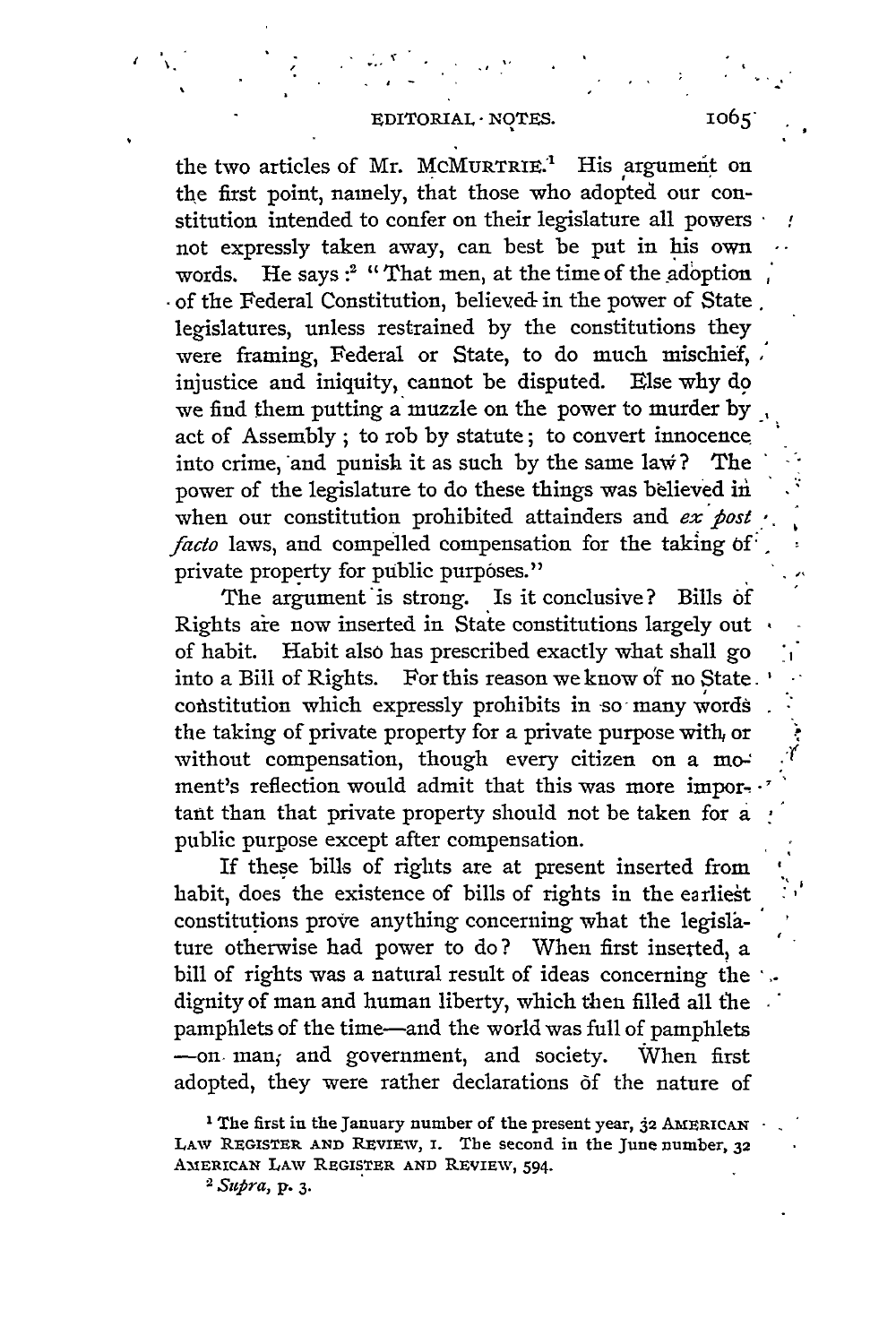government and the rights of man than impassable barriers to legislative power. **-**They were great truths, binding on the conscience of the legislature, but which, like other bands of a similar nature, were not of iron, and easily broken by an act of the legislature. An act which really trampled on principles of justice was, nevertheless, a law to be respected by the courts, however, much the individual ."ipight. feel free in breaking it, and by force asserting his "inalienable rights." Inalienable rights meant rights from which no man could part, and to protect which he was justified in resisting any authority, no matter how ancient or respectable. When people took oaths to sup-When people took oaths to support the constitution, the Bill of Rights was evidence to ('.'them that they'did not break their oaths when they refused to obey. laws which affected what they considered their ifalienable rights. . Every patriot in the last days of the :revolution probably considered that he was his own judge as to what were these inalienable rights. The Bill of Rights - in his State constitution was to him a gospel which he himself must interpret.

To whom the idea first occurred that the courts were places where the constitutionality of an act could be discussed will probably never be finally decided. It was hailed with joy by all who desired to build up a reign of law, and therefore more especially by the Federalist judges. For it was evident that JEFFERSON'S wish for a revolution every ten years to water the tree of.liberty would come true if each man was his own judge as to what law he would or would not obey. And it was probably JEFFERSON's ignorance of the then new and still disputed doctrine that a court could set aside a law for unconstitutionality that led him to that rash quasi-approval of Shay's rebellion. There is some force in the argument that, if the legislature cannot be kept to the fundamental principles of individual liberty by the judiciary. how else, except by revolution, is that liberty to be preserved?

If the ideas concerning the power of a court to set aside a law for unconstitutionality had become prevalent before the adoption of Bills of Rights, then there might be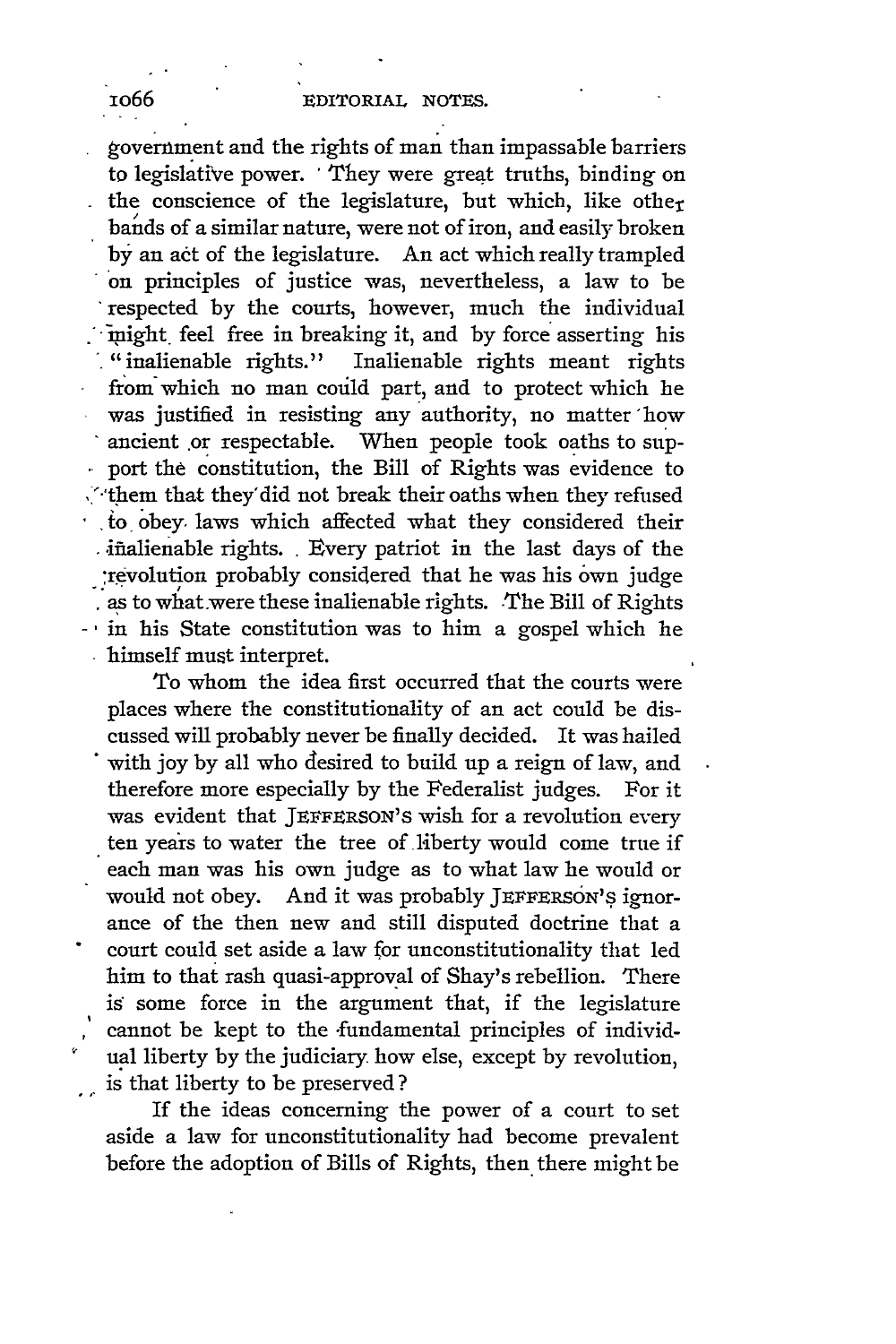#### EDITORIAL NOTES.

some force in the argument that unless the people thought the legislattire could "kill by act of Assembly *'* they would not have put in the prohibition against bills of attainder. But when we realize that these Bills of Rights were originally nothing but a declaration of the proper principles which govern legislation, then surely no such " conclusion could be drawn from their insertion.

But when once the courts had brought themselves to the position of declaring an act of the legislature void, then they at once put themselves in the place of the individual citizen as an interpreter and defender of his "inalienable rights." What these rights were are partly expressly stated in the different "Bills of Rights." But there was no reason why "Bills of Rights" should contain the alpha and omega of civil liberty. Not originally adopted as express restraints on the legislature because none were thought possible, but rather, as declarations of the spirit which should actuate legislation,' there were many rights, as KENT said, "dear alike to freedom and *,to* justice," which were not expressly mentioned. As far as people thought they could check their legislature they had done so. The ideas of the time absolved all men from allegience to the laws of a legislature which transgressed fundamental principles of justice. Once the court undertook to hold the legislatire to their constitutional powers, they assumed- the responsibility of defending *any* interference with individual rights. It is out of the ques- tion to suppose that men just successful in throwing off a foreign power, full of the ideas which were then agitating French social life to the core, would have voluntarily given to the legislature power to trample on every civil right. True, they did not seg how the legislature could be restrained, and they had to content themselves with a general declaration of the nature of government. But when once the court had solved this last problem, it was. necessary to say that any law which trangressed, the principles of justice, *i.* e., which would have, according to the theoretic ideas of the times, warranted a revolution to resist, was unconstitutional, because the legislature had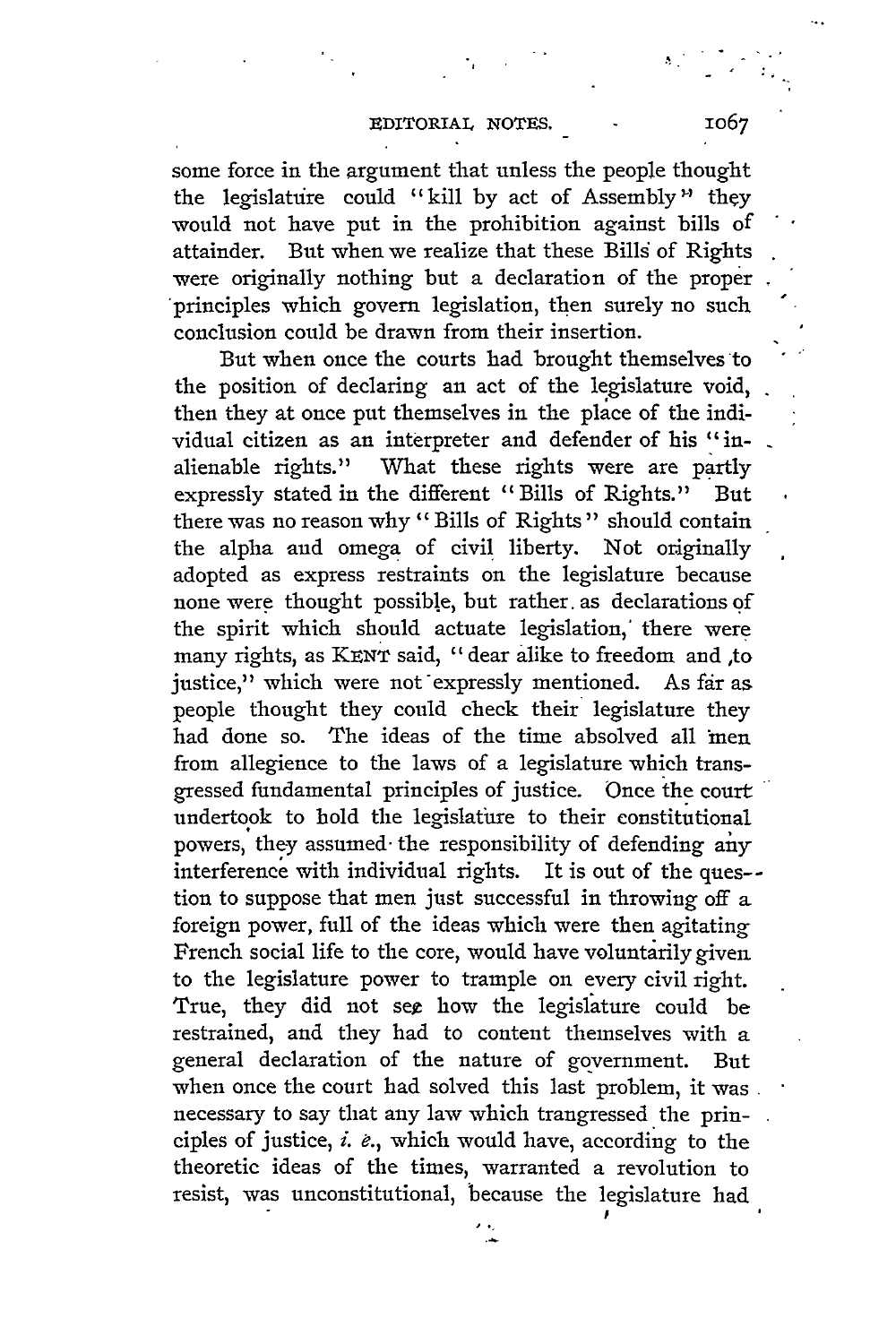## EDITORIAL **NOTES.**

never been granted that power. That the power to trample upon individual rights had never been granted everybody admitted, the innovation was the power of the court and not of the legislature.to decide what was an act contrary to "the fundamental principles of natural justice."

This last brings us to the second question. If the terms, "the fundamental principles of natural justice" are simply "high-sounding phrases," incapable of exact defin- $\sim$   $\sim$ ition, and conveying no complete concept; if, in other words, they simply mean very' inexpedient or very unwise, then, as Mr. MCMURTRIE says, because a man happens to write the word "judge" after his name instead of "senator," this does not make the act of passing on such a question any the less an act of legislation, instead of a judicial decision. "If the folly or injustice or the wisdom of the law is a ground for refusing obedience, it is'clear the judiciary are by the constitution made part of the legislature, and perform a function in its very nature legislative."' **,** *-* There is much force in this position, and yet would it

not apply equally to all judicial consideration of the constitutionality of legislative acts ? Our Federal courts decide what is and what is not a law dealing with interstate commerce. The meaning of the words in the constitution "commerce between the States" has received the most minute examination, and, as a result, the expanded definition would cover many pages., It is true that things which Congress **-or** a State legislature cannot do are not expressly set forth in the constitution. It is contended that they are found in those great charters of, human liberty, such as Magna Charta and the Declaration of Independence. So, also, the power of Congress to establish a bank is not set forth in so many words, and yet 'Chief Justice MARSHALL upheld the national bank on the ground that it was necessary and proper to carry out the powers of the national government. Whether it is more difficult to decide what is a "necessary and proper power" than what are the fundamental principles of individual

*'Supra, p. 595.*

1068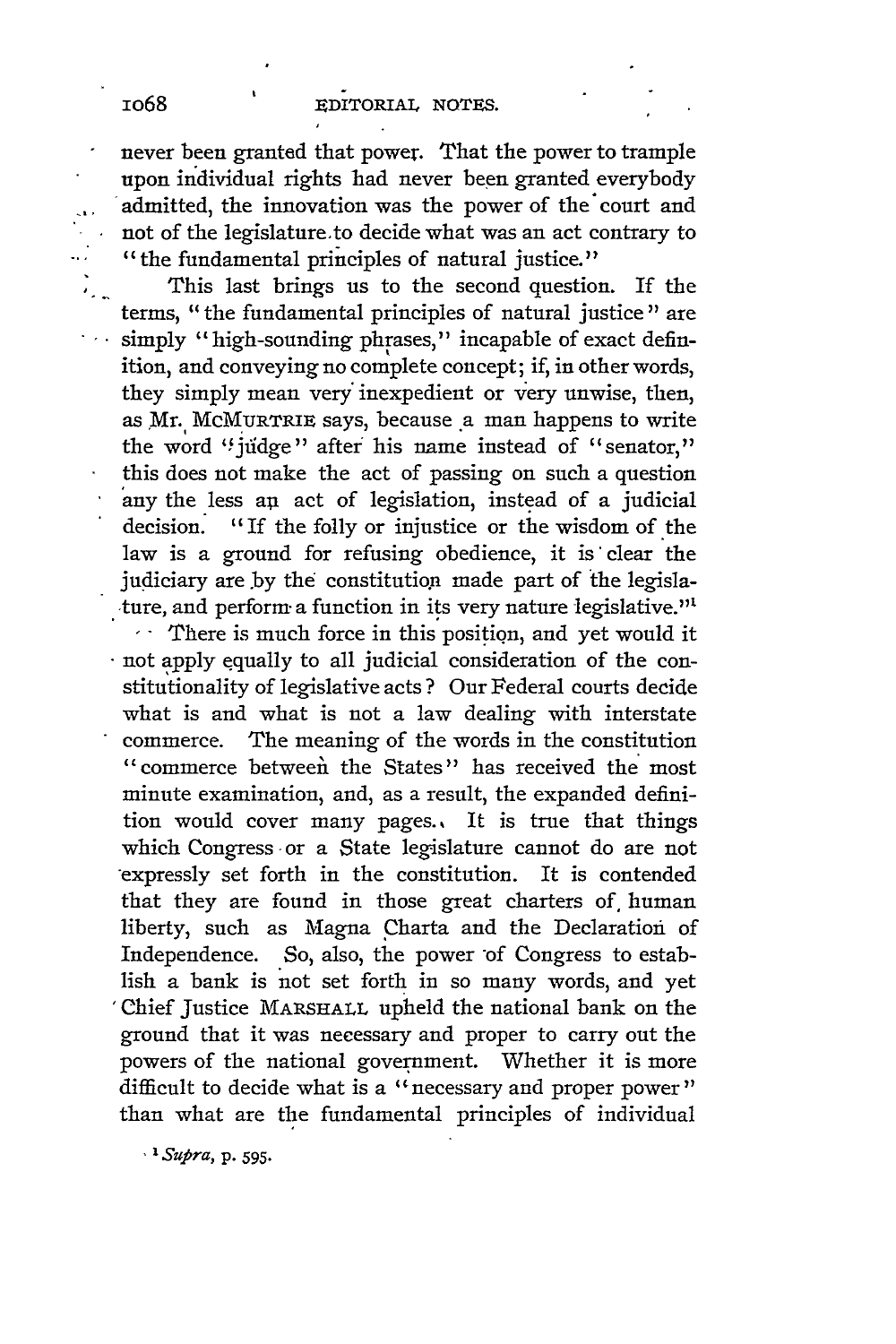liberty we leave others to discuss. Mr. **McMURTRIE** himself, in his able plea for the "legal tender notes,"<sup>1</sup> gives proof that the terms "necessary and proper" are not incapable of exact definition, yet that does not cause him to declare that the court has no power to lay down broad principles on the subject.

The best proof, however, that it is possible for one to lay down with tolerable exactness the powers which it will not be presumed that a legislature has been granted, except it be expressly so stated in the constitution, is found in the opinion of Mr. Justice CHASE, in the case of Calder  $v$ . Bull.<sup>2</sup> As previously quoted, Mr. Justice **CHASE** says : **" A** law that punished a citizen for an innocent action, or, in other words, for an act, which, when done, was in violation of no existing law, a law that destroys or impairs the lawful private contracts of citizens, a law that makes a man a judge in his own case, or a law that takes private property froni **A** and gives it to B (is unconstitutional). It is against reason and justice for a people to entrust a legislature with such powers, and therefore they will not be presumed to have done it."

All his views as to unconstitutional laws here expressed may not be the ones ultimately adopted, but the opinion is a proof that the "high-sounding phrases of the Declaration of Independence" had as exact and definite a meaning to his mind as the words "interstate commerce" have to ours, and that in applying these principles to an act to see if it was contrary to what he called "natural justice," he would be applying, not his own opinions as to what was unwise, but fixed principles of law.

We must acknowledge, however, that if anything could convince us of the impossibility of developing a constitutional law which will relate to the civil liberty of the individual, it would be some of the expressions of those whom we follow in thinking that the legislature has not all power except where expressly denied. Thus, in Godcharles

**I Plea** for Supreme Court, observations on Mr. Geo. Bancroft's plea **for** the constitution, **i881.**

**2 3** Dall., **386** (1798).

1069

ż,

 $\ddot{\cdot}$